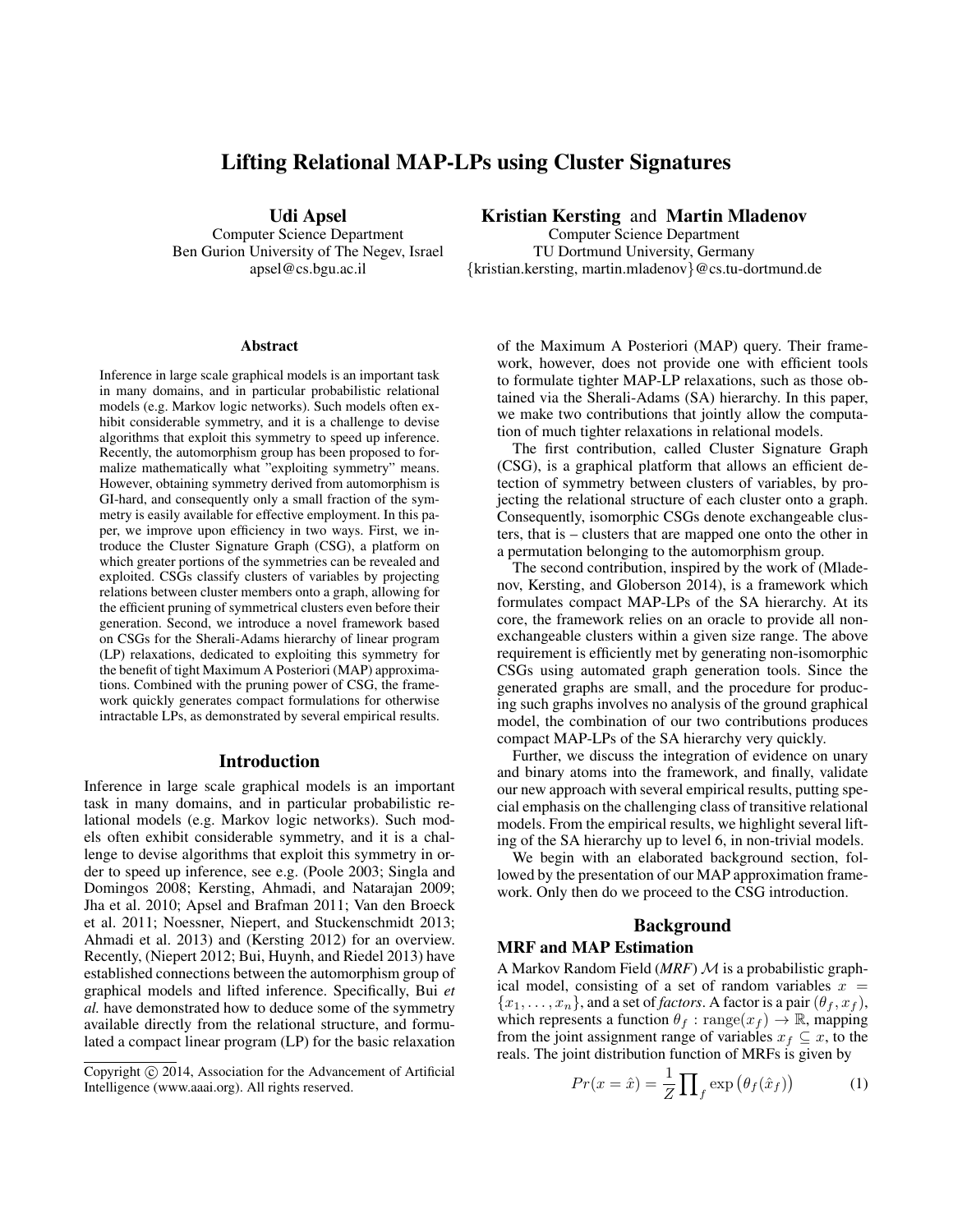where  $\hat{x}$  is a joint assignment to all x variables, and  $\hat{x}_f$  is the respective joint assignment to all  $x_f$  variables under  $\hat{x}$ . Z here denotes a normalization constant called the *partition function*. One common query in probabilistic models is the Maximum A Posteriori (*MAP*) estimation query, which seeks to obtain a joint assignment that maximizes the joint distribution. The unnormalized maximization task can be expressed in the form of sum of logarithms, as follows.

$$
MAP(\mathcal{M}) = \max_{x} \sum_{f} \theta_{f}(x_{f})
$$
 (2)

In this paper, we will be focusing on obtaining an upper bound on the maximal unnormalized log distribution in relational probabilistic models. MAP assignments corresponding to this task may be obtained via rounding schemes, e.g. (Ravikumar, Agarwal, and Wainwright 2010). Optimizing the latter for the benefit of relational environments is an interesting challenge, which we leave to further study.

#### MAP Relaxation via Linear Programming

Methods for approximating the NP-hard MAP query (Shimony 1994) have become a subject for extensive study in various fields of computer science. Of the many approaches (Yedidia, Freeman, and Weiss 2003; Sontag, Globerson, and Jaakkola 2011), we build our work on the framework of Linear Programming (LP), where the MAP computation problem is translated into an Integer Linear Program (ILP) (Schrijver 1998), and relaxed to an LP by lifting the integrality constraints imposed on the variables. Formally, an LP is a maximization problem over a set of real-valued variables  $\mu = {\mu_i}_i$ , as follows.

$$
\max_{\mu} \sum_{i} c_i \mu_i \quad \text{s.t.} \quad \sum_{i} a_{ij} \mu_i \le b_j \quad \forall j \quad (3)
$$

where  $c_i$ ,  $b_j$  and  $a_{ij}$  denote real-valued coefficients. The polynomial-time complexity of LPs (Khachiyan 1979; Karmarkar 1984) lends itself to fast approximation methods, and can be found suitable for large domains, as in our setting.

For ease of presentation, our formulation, from this point on, will be adapted to triplewise MRFs and Boolean variables. This chosen formulation should suit our running examples throughout the paper. Nevertheless, the method we introduce can be applied to any MRF, of any variable assignment range. Given a triplewise MRF M over the set of random variables  $x = \{x_1, \ldots, x_n\}$  and factors  $F =$  $\{(\theta_f, x_f)\}_f$ , we define a MAP linear program as follows.

For each subset of indices  $\mathcal I$  taken from  $\{1,\ldots,n\}$  of size  $1 \leq |\mathcal{I}| \leq 3$ , let  $\mu_{\mathcal{I}}$  denote a vector of variables of size  $2^{|\mathcal{I}|}$ . A notation  $\mu_{ijk}(x_i, x_j, x_k)$  will be used to describe a specific variable in vector  $\mu_{\mathcal{I}}$  corresponding to the subset  $\mathcal{I} = (i, j, k)$  and entry  $(x_i, x_j, x_k) \in \{0, 1\}^3$ . Additionally, let  $\mathcal{I}_F$  denote the set of all ordered indices for which there exists a factor f with a matching variables scope  $x_f$ , and let  $\theta_{ijk}$  denote the log probability table of a factor whose variables scope is  $(x_i, x_j, x_k)$ . The MAP linear program (*MAP*-*LP*) is defined as the optimization problem in Figure 1. Note that permutations of  $\mathcal I$  induce  $\mu$  vectors that represent the same LP variables. For instance, the LP variable  $\mu_{ij}(x_i, x_j)$ is equal to  $\mu_{ji}(x_j, x_i)$ , for any  $i, j$  and assignments to  $x_i, x_j$ .

$$
\max_{\mu} \sum_{(i) \in \mathcal{I}_F} \langle \theta_i, \mu_i \rangle + \sum_{(i,j) \in \mathcal{I}_F} \langle \theta_{ij}, \mu_{ij} \rangle + \sum_{(i,j,k) \in \mathcal{I}_F} \langle \theta_{ijk}, \mu_{ijk} \rangle
$$
  
s.t. 
$$
\sum_{x_i} \mu_i(x_i) = 1 \qquad \forall (i) \in \mathcal{I}_F,
$$

$$
\sum_{x_j} \mu_{ij}(x_i, x_j) = \mu_i(x_i) \qquad \forall (i,j) \in \mathcal{I}_F,
$$

$$
\sum_{x_i} \mu_{ij}(x_i, x_j) = \mu_j(x_j)
$$

$$
\mu_{ijk}(x_i, x_j, x_k) \ge 0 \qquad \forall (i,j,k) \in \mathcal{I}_F,
$$

$$
\sum_{x_k} \mu_{ijk}(x_i, x_j, x_k) = \mu_{ij}(x_i, x_j)
$$

where ,

$$
\langle \theta_{ijk}, \mu_{ijk} \rangle = \sum_{(x_i, x_j, x_k)} \theta_{ijk}(x_i, x_j, x_k) \cdot \mu_{ijk}(x_i, x_j, x_k)
$$

 $\sum_{x_j} \mu_{ijk}(x_i, x_j, x_k) = \mu_{ik}(x_i, x_k)$  $\sum_{x_i} \mu_{ijk}(x_i, x_j, x_k) = \mu_{jk}(x_j, x_k)$ 

Figure 1: MAP-LP for triplewise MRFs

For this reason, we sometimes ignore the ordered nature of  $I$  and refer to its respective set of  $x<sub>T</sub>$  variables as a cluster.

Modern LP solvers are capable of solving MAP-LP instances for some very large models. However, depending on a given instance of a problem, the quality of approximation may prove to be insufficient. Thus, it is common to employ strategies that produce tigher results. One often used strategy is to identify violations of cycle inequalities (Sontag and Jaakkola 2007), and add constraints that remove these solutions from the LP's feasible region. An adaptation of this method to relational probabilistic models was recently introduced in (Bui, Huynh, and Riedel 2013). A different strategy, albeit considered intractable in large or even moderately sized models, is elevating the MAP approximation problem onto high levels of *lift and project hierarchies*. As shown in (Sontag 2010), such approach, if tractable, produces tighter bounds compared with the aforementioned strategy.

#### The Sherali-Adams Hierarchy of MAP Relaxation

Lift and project hierarchies are frameworks for incrementally tightening the LP's feasible region of a relaxed ILP, starting from loose approximations and ending in exact solutions. At each level of the hierarchy, new variables and constraints are introduced, thereby lifting the dimension of the computational problem. A solution is obtained by projecting the result back onto the smaller dimension of the original problem. Typically, lift and project methods (Sherali and Adams 1990; Lovász and Schrijver 1991; Lasserre 2002) add variables which correspond to clusters of variables taken from the original problem. In this work, we focus on the the Sherali-Adams (SA) hierarchy, which is a natural extension to MAP-LP. The principles we demonstrate, however, apply to other hierarchies as well.

In order to obtain a k-level SA linear program, called MAP-LP<sub>k</sub>, we define the set of constraints  $SA_{\tau}$ .

$$
SA_{\mathcal{I}} \equiv \left\{ \begin{array}{l} \mu_{\mathcal{I}}(x_{\mathcal{I}}) \ge 0 & \forall i \in \mathcal{I}, \ \forall x_{\mathcal{I}} \in \{0, 1\}^{|\mathcal{I}|} \\ \sum_{x_i} \mu_{\mathcal{I}}(x_{\mathcal{I}}) = \mu_{\mathcal{I} \setminus \{i\}}(x_{\mathcal{I} \setminus \{i\}}) \end{array} \right.
$$

For later references, let the constraint  $\mu_{\tau}(x_{\tau}) \geq 0$  be called a non-negativity constraint, and let the constraint  $\sum_{x_i} \mu_{\tau}(x_{\tau}) = \mu_{\tau \setminus \{i\}}(x_{\tau \setminus \{i\}})$  be called a **local constraint**.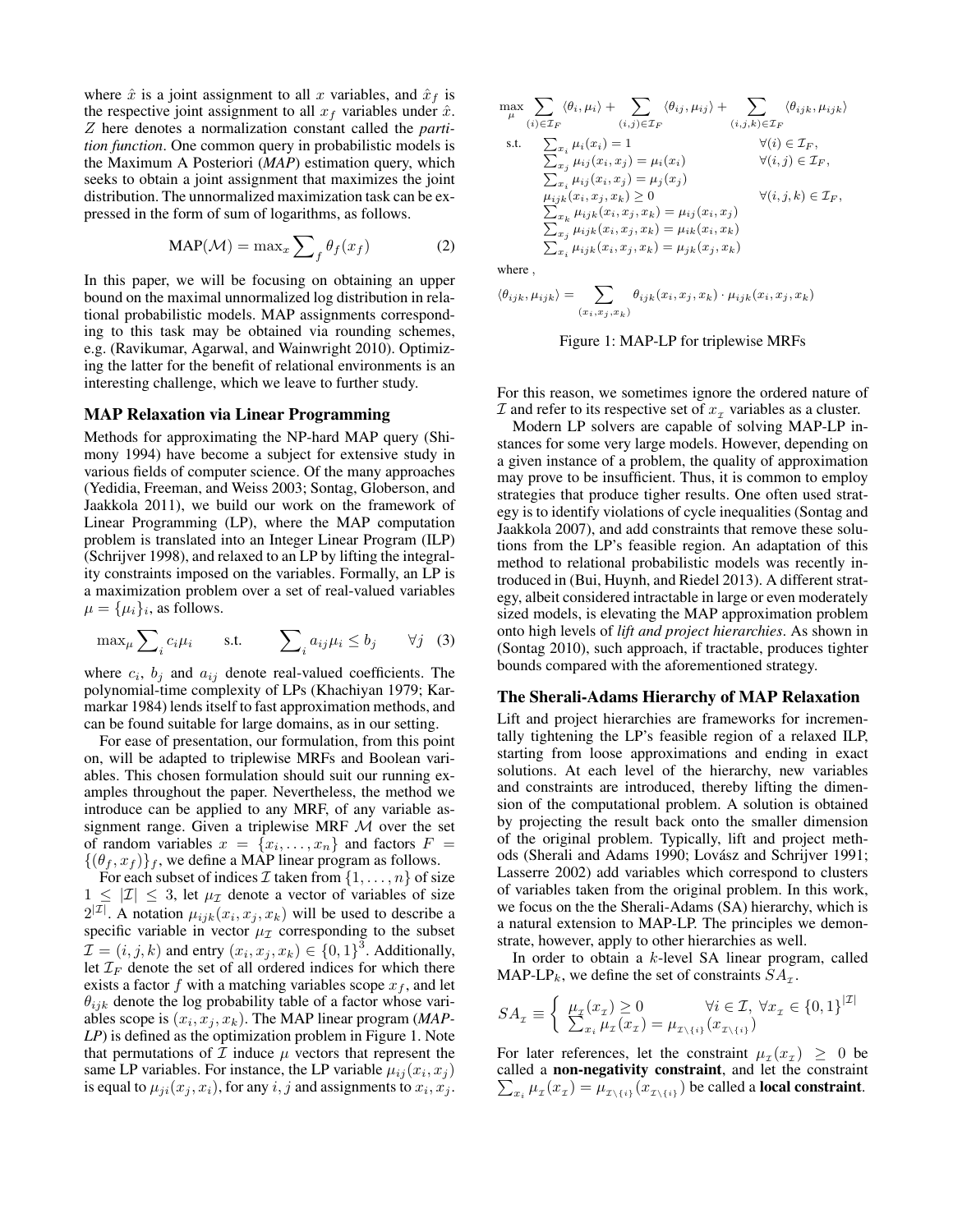MAP-LP<sub>k</sub> can be obtained by adding  $\mu$ <sub>x</sub> vectors and respective  $SA<sub>x</sub>$  constraints to MAP-LP<sub>k-1</sub>, for each ordered subset of indices  $\mathcal I$  of size k taken from  $\{1,\ldots,n\}$ . As a starting point,  $MAP-LP_3$  is defined according to Figure 1, complemented by local constraints on all triples and pairs of variables.  $MAP-LP<sub>4</sub>$  can then be obtained from MAP-LP<sub>3</sub>, by introducing  $\mu_{\tau}$  variables corresponding to all clusters of size 4, adding all constraints of the form  $\sum_{x_l} \mu_{ijkl}(x_i, x_j, x_k, x_l) = \mu_{ijk}(x_i, x_j, x_k).$ 

#### Exploiting Symmetry in Linear Programs

The SA hierarchy can quickly generate large and intractable LPs, even for levels as low as 3. Fortunately, LPs that are highly symmetrical can have their dimension substantially reduced. This aspect was originally discussed for ILPs and Semi-Definite Programs, see e.g. (Margot 2010; Gatermann and Parrilo 2004), and has recently been adapted to LPs using a quasi-linear time preprocessing step and introduced to the domain of relational probabilistic models (Mladenov, Ahmadi, and Kersting 2012). We will now formalize this notion of symmetry for the benefit of this work. Let  $\mathcal L$  denote an LP, and let  $\{\mu_i\}_i$  denote  $\mathcal L$ 's variables.

**Definition 1.**  $\mu_i$  *and*  $\mu_j$  *are called exchangeable if there exists a permutation on*  $\mathcal{L}$ 's variables that maps  $\mu_i$  *onto*  $\mu_j$ *and yields the exact same LP. All variables exchangeable with one another form a set called an orbit. The set of all orbits in* L *is called* L*'s orbit partition.*

**Theorem 1.** *(Bödi, Herr, and Joswig 2013) Let*  $\bar{\mu}_{\rho}$  *denote the set of variables in orbit* ρ*. Then, there exists a solution for* L under which  $\forall \mu_i, \mu_j \in \bar{\mu}_\rho : \mu_i = \mu_j$ , for each orbit ρ *in* L*'s orbit partition.*

From theorem 1, it immediately follows that the dimension of the LP can be reduced by defining a variable  $\mu_{\rho}$  for each orbit, and replacing each variable  $\mu_i$  whose orbit is  $\rho$ with  $\mu_{\rho}$ . However, as the LP becomes substantially bigger and more complex in structure with each level of the SA hierarchy, such direct approach is unlikely to be feasible. In (Ostrowski 2012), the issue is tackled by incrementally generating, row by row, a compact  $MAP-LP_k$ , instead of generating the original MAP-LP $_k$  and only then reducing its dimension. The method is able to generate  $MAP-LP_3$  on many problem instances, yet the time required to generate the LP approaches hundreds of seconds in small problem instance, and climbs up to ten of thousands seconds in problem instances of no more than a few hundred of variables and constraints. LPs for relational models, however, can easily reach thousands if not millions of variables and constraints, and may be found unsuitable for this type of approach.

### Relational MRF

Probabilistic Relational Models (*PRM*) are representations of probabilistic models using the first-order predicate logic. Two commonly used PRMs are the *parfactor model* (Poole 2003) and *Markov logic network* (Richardson and Domingos 2006), and each can be considered a relational representation of an MRF. Here, we adapt a slightly modified representation of the parfactor model, as to allow a consistent set of notations for both relational and non-relational cases. We include a brief representation of the model, and refer to (de Salvo Braz, Amir, and Roth 2005) for a formal introduction.

A *domain* is a set of constants, called *domain objects*, that represent distinctive entities in the modeled world, e.g. {Alice, Bob, Carol, . . .}. A logical variable (*lvar*) is a variable whose assignment range is associated with some domain. An *atom* is an atomic formula of the form  $p(t_1, \ldots, t_n)$ , where the symbol p is called a *predicate*<sup>1</sup>, and each term  $t_i$  is either a domain object or an lvar. A *ground*  $atom$  is an atom whose  $t_i$  terms are all domain objects. Nonground atoms are collections of ground atoms, all sharing the same assignment range, and describing a certain property of an individual (e.g. smoker) or some relation between individuals (e.g. friendship). A *ground substitution*  $\{X_i/o_i\}_i$ , is the replacement of each lvar  $X_i$  with a domain object  $o_i$ .

The parfactor model  $\mathcal{M}^r$  (aka *relational MRF*) is a collection of relational factors, called *parfactors*. A parfactor is a tuple  $(\theta, A, R)$ , consisting of a function  $\theta$  : range $(A) \rightarrow \mathbb{R}$ , an ordered set of atoms  $A$ , and a set of constraints  $R$  imposed on A's lvars. Grounding a parfactor is done by applying all ground substitutions that are consistent with  $R$ , resulting in a collection of factors. The ground atoms then serve as random variables in the ground MRF. A notation  $\theta(A | R)$  is commonly used to denote a parfactor. For example, parfactor  $\theta(smokes(X),smokes(Y), friends(X, Y)|X \neq Y),$ whose ground instances in the domain  $\{Alice, Bob\}$  are

- $\bullet$   $\theta(smokes(Alice),smokes(Bob), friends(Alice, Bob))$
- $\bullet$   $\theta(smokes(Bob),smokes(Alice), friends(Bob, Alice))$

We restrict our attention to shattered (de Salvo Braz, Amir, and Roth 2005) models, consisting of inequality constraints of the form  $X \neq Y$  only. Additionally, such inequality constraints will be imposed on each pair of lvars  $X, Y$  where, in their absence, a ground factor with multiple entries of the same ground atom may be produced. For instance,  $\theta(p(X), p(Y))$  may produce a ground factor  $\theta(p(o_1), p(o_1))$ , and will therefore be split into two parfactors:  $\theta(p(X), p(Y)|X \neq Y)$  and some  $\theta'(p(X))$ .

### Lifting the Sherali-Adams Hierarchy

Before introducing our framework, which substantially reduces the size of relational MAP linear programs induced by the SA hierarchy, we make the following observation. If two clusters of MRF variables are symmetrical, then the vectors of MAP-LP variables corresponding to these clusters are symmetrical as well. More formally, let  $x<sub>x</sub>$  and  $x<sub>y</sub>$ denote two clusters of variables taken from MRF M.

**Definition 2.**  $x_x$  and  $x_y$  are called **exchangeable** if there *exists a permutation* π *on* M*'s random variables that yields the exact same MRF, and under which each variable*  $x_i \in x_\tau$ *is mapped onto a distinctive*  $x_j \in x_{\mathcal{J}}$ .

**Observation 1.** If  $x<sub>x</sub>$  and  $x<sub>y</sub>$  are exchangeable, then the LP variables in vectors  $\mu_x$  and  $\mu_{\overline{J}}$  of a respective MAP-LP<sub>k</sub> are *exchangeable.*

<sup>&</sup>lt;sup>1</sup>Although the term predicate is used, atoms are not restricted to Boolean assignments.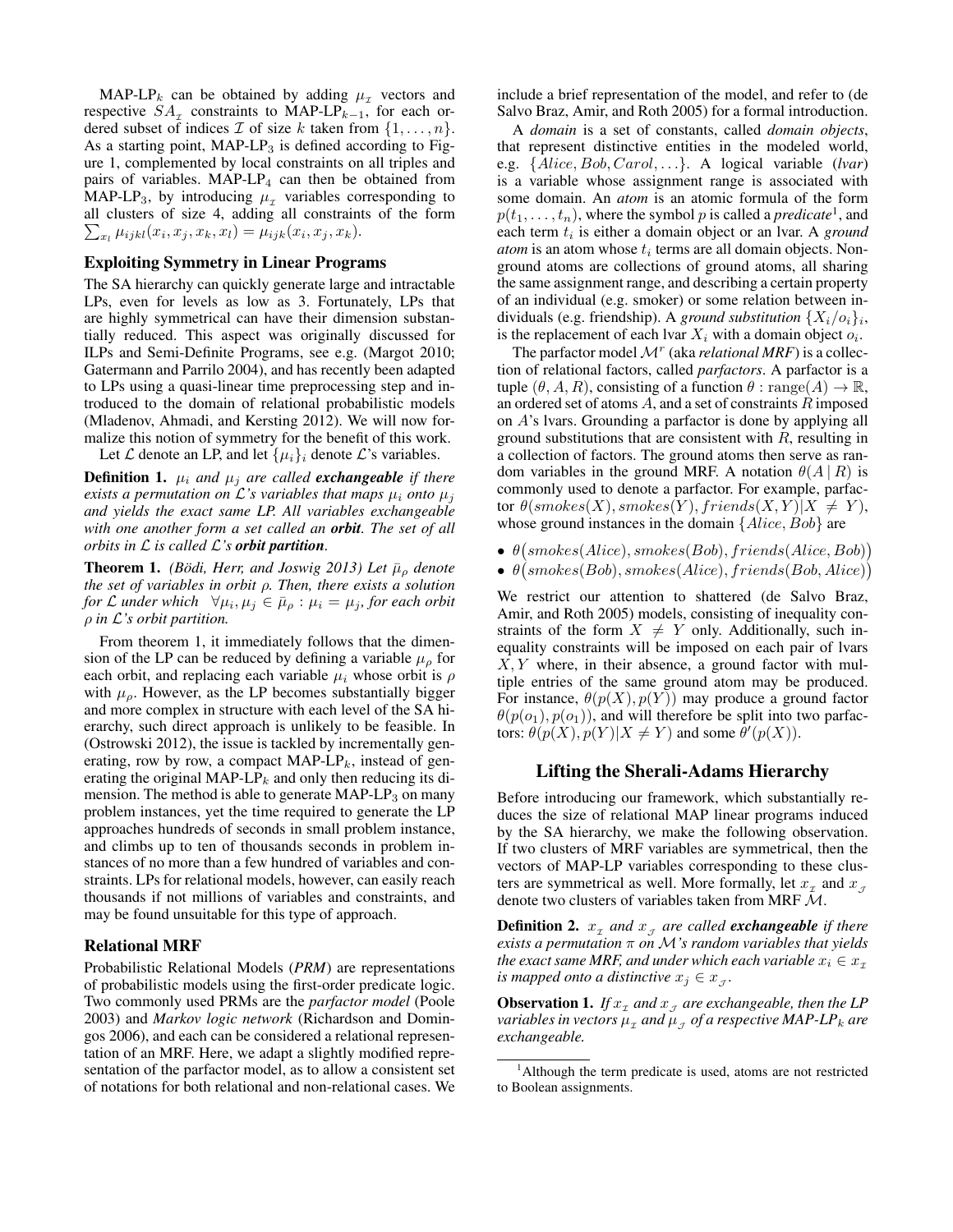| Algorithm 1: GENERATECOMPACTMAPLP <sub>k</sub>                                            |  |
|-------------------------------------------------------------------------------------------|--|
| <b>Input:</b> Relational MRF $\mathcal{M}^r$ , an integer k                               |  |
| <b>Output:</b> MAP-LP <sub>k</sub> of reduced dimension                                   |  |
| 1 objective = 0, constraints = {}                                                         |  |
| 2 for $d=1$ to k do                                                                       |  |
| for $\mathcal{I} \in \text{CANONICALCLUSTERS}(\mathcal{M}^r,d)$ do<br>3                   |  |
| Let $\mu_{\tau}$ be a vector of LP variables of size $2^d$<br>4                           |  |
| Add non-negativity constraints on $\mu_{\tau}$<br>5                                       |  |
| $(\theta_{\tau}, x_{\tau})$ = CANONICALFACTOR( $\mathcal{M}^{r}$ , <i>I</i> )<br>6        |  |
| Add $\# \mathcal{I} \cdot \langle \theta_\tau, \mu_\tau \rangle$ to the objective<br>7    |  |
| for $i \in \mathcal{I}$ do<br>8                                                           |  |
| $\mathcal{I}' = \text{CANONICALCLUSTER}(\mathcal{M}^r, \mathcal{I} \setminus \{i\})$<br>9 |  |
| Add <b>local constraints</b> between $\mu_{\tau}$ and $\mu_{\tau}$ ,<br>10                |  |
| 11 <b>return</b> objective, constraints                                                   |  |

Thus, if we obtain indices of only non-exchangeable MRF clusters, then we can form a compact MAP-LP representing the k-level of the Sherali-Adams hierarchy. The unique representative clusters will be called *canonical clusters* henceforth, and their generation will be, at this point, associated with an oracle which supports the following queries:

- 1. CANONICALCLUSTERS  $(\mathcal{M}^r, d)$  generating the indices of all canonical clusters of size  $d$  in the relational MRF.
- 2. CANONICALCLUSTER $(M^r, \mathcal{I})$  retrieving the indices of a canonical cluster which is exchangeable with  $x_{\tau}$ .
- 3. CANONICALFACTOR $(M^r, \mathcal{I})$  retrieving a ground factor  $(\theta_x, x_\tau)$  associated<sup>2</sup> with the canonical cluster  $x_\tau$ .
- 4.  $#I$  retrieving the number of clusters exchangeable with  $x_{\tau}^3$  in the relational MRF.

Algorithm 1 introduces the framework for generating a compact MAP-LP, making use of the oracle's capabilities. The algorithm generates all LP variables corresponding to canonical clusters of various sizes, injects non-negativity and locality constraints, and updates the linear objective function with the matching log-potential tables. Note that the effect of the log-potential is multiplied by  $\# \mathcal{I}$  to compensate for the effective removal of exchangeable variables from the LP. Also note that local constraints cannot be properly formed without invoking the oracle's CANONICALCLUS-TER query, since having  $\mathcal I$  as the set of indices of a canonical cluster, does not guarantee the same for  $\mathcal{I} \setminus \{i\}$ . Finally, we define  $\mu_{\emptyset}$  as a constant whose value is 1, thereby allowing local contraints to be added for clusters of size 1.

### Exchangeable Clusters in the Relational MRF

Algorithm 1 establishes a clear motivation for shifting the attention from symmetry analysis in the LP domain to the

domain of the original graphical model. In particular, we're interested in capturing symmetry of clusters, as induced by the first-order formulation of the relational MRF. We begin with a known result (Bui, Huynh, and Riedel 2013).

**Theorem 2.** Let  $\pi_o$  be a renaming permutation on the do*main objects of*  $\mathcal{M}^r$ *. Let*  $x_{\tau}$  *and*  $\tilde{x}_{\tau}$  *be clusters of ground* atoms, mapped one onto the other under  $\pi_o$ . Then,  $x_{\text{\tiny\it I}}$  and  $x<sub>J</sub>$  are exchangeable.

We demonstrate the above with an example. Let  $\pi_{\alpha} =$  ${o_1 \rightarrow o_2, o_2 \rightarrow o_1}$  be a renaming permutation on domain objects  $\{o_1, o_2\}$ . Then, the two clusters of ground atoms<sup>4</sup>  $\{r_{(1,2)}, r_2\}$  and  $\{r_{(2,1)}, r_1\}$  are necessarily exchangeable. Nevertheless, renaming permutations cannot rule out exchangeability in all cases. For instance, clusters  $\{p_1, q_2\}$  and  $\{p_1, q_1\}$  are indeed exchangeable in parfactor  $\theta(p(X), q(Y))$ , although they do not conform to any renaming permutation. In the following subsection we present a generalization to the renaming permutation criterion, allowing us to capture these cases of exchangeability as well.

### Cluster Signature Graph (CSG)

Our approach is based on a reduction from a cluster of ground atoms to a graph, such that if two graphs are isomorphic, then their respective clusters are exchangeable. For that purpose, we define the *Cluster Signature Graph* (CSG). Intuitively, the CSG depicts which ground atoms in the respective cluster must "move together" in any permutation which aims to preserve the structure of the relational MRF. For instance, a structure preserving permutation in parfactor  $\theta(r(X, Y), p(X))$  would be required to coordinate the images of ground atoms  $\{r_{(1,2)}, p_1\}$  in a way that guarantees identical substitutions on  $\text{Var } X$ . Consequently, their images could be  $\{r_{(3,5)}, p_3\}$ , but never  $\{r_{(3,5)}, p_4\}$ . Before formalizing this restriction, we make a distinction between substitutions in different positions of the ground atom. In  $r_{(3,5)}$ , a substitution  $X/o_3$  was applied on the lvar in position 1, whereas a substitution  $Y/o<sub>5</sub>$  was applied in position 2. With this, we are ready for the following definition.

**Definition 3.** *Ground atoms*  $x_i$  *and*  $x_j$  *are substitution coupled in positions*  $\omega_i$  *and*  $\omega_j$ *, respectively, if (1) they share a ground factor originating from a substitution on the same lvar in the respective* ω *positions, or (2) there exists a ground* atom  $x_k$  that is substitution coupled with both in their re*spective* ω *positions.*

**Example:** In parfactor  $\theta(r(X, Y), p(X))$ , the ground atoms  $r_{(1,2)}$  and  $r_{(1,3)}$  are substitution coupled in positions 1 and 1, respectively, since they each share a ground factor with  $p_1$ . However,  $r_{(2,1)}$  and  $r_{(3,1)}$  are not substitution coupled, although they share the same substitution on lvar Y .

In order to provide a full picture on substitution coupling, the CSG must also integrate inequality constraints found in the relational MRF. One way to achieve the above, is to determine substitution coupling in a slightly modified, constraint-less model, and project the coupling property onto the original model, as follows. For every constraint  $X \neq Y$  found in a parfactor consisting of atom  $r(X, Y)$ ,

 $2<sup>2</sup>$ An all zero factor is returned in case of no such association.

<sup>&</sup>lt;sup>3</sup>In the relational setting, clusters corresponding to ground instances of the same relational factor are necessarily exchangeable, if the parfactor consists of inequality constraints on all pairs of lvars. If so,  $\# \mathcal{I}$  is simply the number of ground instances of the parfactor. When not assuming this form, it is possible for two (or more) canonical clusters to be associated with the same parfactor.  $#I$  will then be obtained combinatorically.

<sup>&</sup>lt;sup>4</sup>Let  $p_i$  and  $r_{(i,j)}$  denote  $p(o_i)$  and  $r(o_i, o_j)$ , respectively.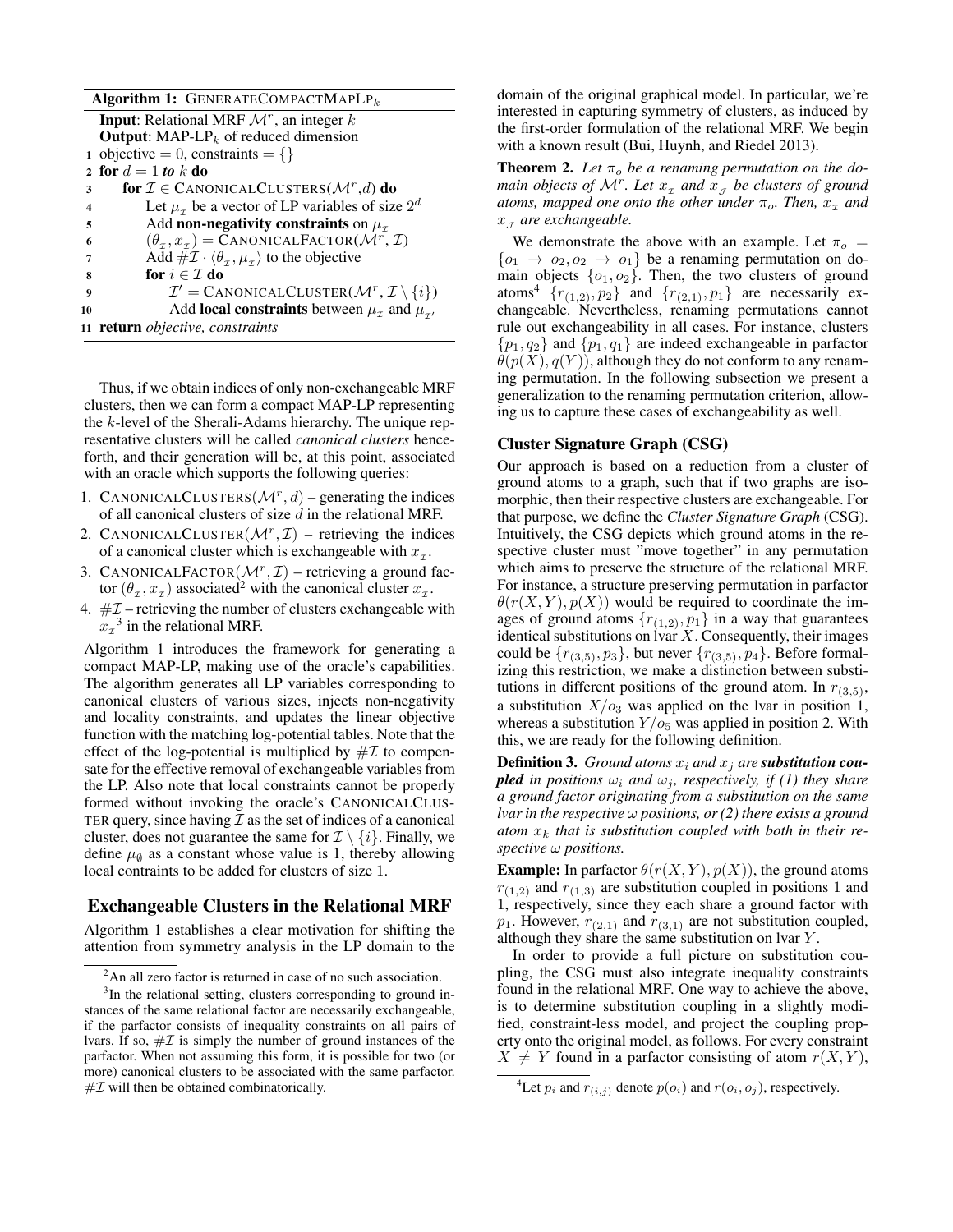

Figure 2: Cluster Signature Graphs in  $\theta(r(X, Y), p(X), q(Y))$ 

 $p(X)$  or  $q(Y)$ , add a respective atom  $r(Y, X)$ ,  $p(Y)$  or  $q(X)$ to the parfactor and remove the constraint. The substitution coupling of the modified model now requires a "coordination" between lvars  $X$  and  $Y$ , as they occupy the same position in one of the atoms, and thus fulfills the original requirement. We now proceed with the main definition.

**Definition 4.** The CSG of cluster  $x<sub>x</sub>$  in relational MRF  $\mathcal{M}^r$ , *is a directed colored multigraph*  $G = (V, E, C)$ *, where* V *is a set of vertices,* E *is a set of directed edges and* C *is a coloring function, mapping each edge to a color. Edges and colors in the CSG are defined as follows.*

- *1. For each*  $x_i \in x_{\tau}$  *originating from a unary predicate p, let* G *contain a node* u *and a loop carrying the color '*p*'.*
- 2. For each  $x_i \in x_{\mathcal{I}}$  originating from a binary predicate r, *let*  $G$  *contain nodes*  $u$  *and*  $v$  *to represent*  $x_i$ *'s positions, and a directed edge*  $u \rightarrow v$  *carrying the color 'r'*.
- *3. Let all substitution coupled nodes in* G *be merged into a single node, without removing any of the incident edges.*

**Theorem 3.** If the CSGs of  $x<sub>I</sub>$  and  $x<sub>J</sub>$  in  $\mathcal{M}^r$  are isomor*phic, then*  $x<sub>I</sub>$  *and*  $x<sub>J</sub>$  *are exchangeable.* 

### Proof outline.

Let  $g_x$  and  $g_y$  denote two isomorphic CSGs of  $x_\mathcal{I}$  and  $x_\mathcal{J}$ , *respectively. It can be shown that for every ground atom*  $x_i$ added to CSG  $g_x$ , there exists a respective ground atom  $x_j$ that, once added to CSG  $g_{J}$ , induces the same isomorphism *as before, but for the additional mapping between the new graph properties. Once both graphs consist of all ground atoms, the mapping between the edges of the graphs serves as a structure preserving permutation in the relational MRF. Hence,*  $x_{\mathcal{I}}$  *and*  $x_{\mathcal{I}}$  *are exhangeable.*  $\Box$ 

**Example:** Let  $\mathcal{M}^r$  consist of  $\theta(r(X, Y), p(X), q(Y))$  and a domain size 4, let  $x_1 = \{r_{(1,2)}, r_{(2,3)}, p_1, q_1\}$  and let  $x_{\mathcal{J}} = \{r_{(3,1)}, r_{(2,4)}, p_2, q_3\}$ . The two clusters are exchangeable, since there exists a permutation which maps one to the other while preserving the MRF structure. That permutation is  $\pi = \{r_{(1,2)} \leftrightarrow r_{(2,4)}, p_1 \leftrightarrow p_2, q_2 \leftrightarrow q_4, r_{(2,3)} \leftrightarrow$  $r_{(3,1)}, p_2 \leftrightarrow p_3, q_3 \leftrightarrow q_1$ . See Figure 2a for illustration.

Renaming Signatures As mentioned earlier, renaming permutations constitute a stricter form of exchangeability compared with CSGs. A graphical depiction of this form,

called *Renaming Cluster Signature Graph* (RCSG), can be obtained from existing CSGs by projecting their content onto the axis of domain objects (see Figure 2b).

#### Generating Canonical Clusters

Since isomorphic CSGs denote exchangeable clusters, canonical clusters can be obtained, in principle, by generating valid CSGs and filtering out isomorphic instances. This approach, unfortunately, cannot be easily implemented due to the complex rules that constitute a valid CSG. A more practical approach is to generate non-isomorphic instances of the simpler RCSG, and filter-out further, if one wishes, by converting flat RCSG representations into CSGs.

Generating non-isomorphic instances of graphs up to  $k$ edges is clearly harder than determining isomorphism in graphs of order k. However, one must keep in mind that this procedure involves generation of small local graphs, and does not involve any processing of the actual ground (and typically large) graphical model. In fact, this procedure is entirely domain size independent. Fortunately, there are commonly available tools dedicated to this task, producing graph instances very quickly. For instance, we were able to obtain the entire data required to lift MAP-LP $_6$  in a transitive model, in less than 23 seconds, which is only a fraction of the time the LP engine takes to solve that compact LP (more than 1000 seconds). Much like knowlege compilation, generation of graphs can be carried out once, offline, and serve all models consisting of similar predicate content.

#### Canonical Clusters in Presence of Evidence

As it turns out, the platform of CSG is almost seamlessly extended for handling evidence. Given cluster  $x<sub>x</sub>$  and evidence e (a set of ground atoms paired with value assignments), a new CSG is defined on the union of  $x<sub>x</sub>$  and e, where the substitution coupling property of ground atoms in  $e$  is defined as if they contained no evidence. Edges denoting evidence are colored according to the predicate symbol and the associated value assignment, e.g.  $r = 1$ ,  $p = 0$  etc. Exchangeability, as before, is determined via an isomorphism test on the CSGs.

The set of canonical clusters is now obtained by generating all possible compositions between (a) the evidence and (b) all canonical clusters obtained by ignoring the evidence,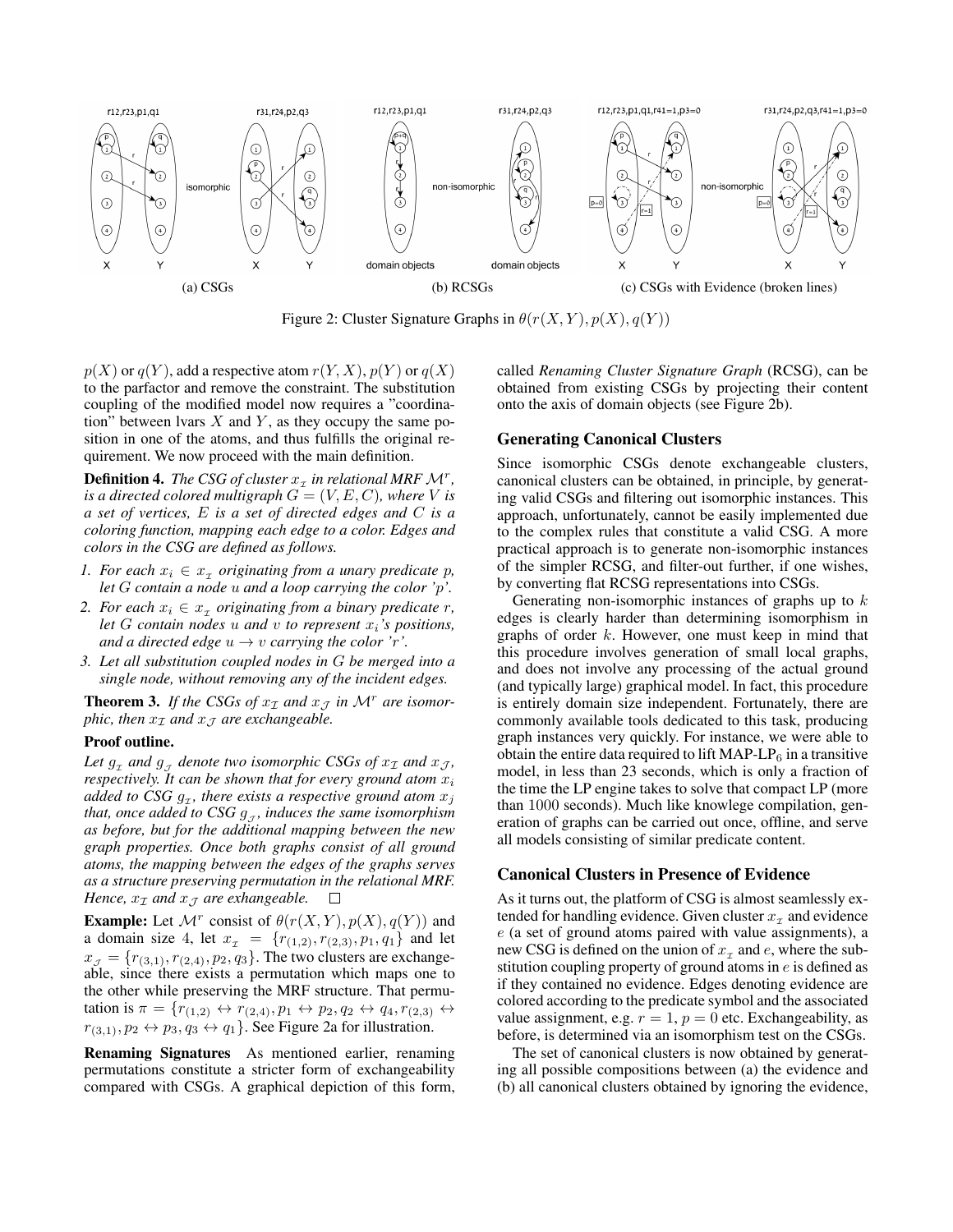

(a) Ground vs. Lifted (b) Number of Lifted MAP-LP Variables (c) Running Times for Lifted MAP-LP (d) Tightened Objective

Figure 3: Empirical Results for Lifted MAP-LP

followed by the filtration of isomorphic instances. In Figure 2c, we see two different compositions of an "evidence free" canonical cluster with constant evidence, resulting in two clusters that are no longer symmetrical. The number of canonical clusters therefore becomes highly dependent on the type of the evidence. Evidence on binary predicates, even in small portions, can very quickly break the symmetry of the model up to intractability.

In contrast, evidence on unary predicates results in LPs which are size indepednent in both the global domain-size and the amount of evidence. The reason for this very convenient integration, is that the composition between "evidencefree" canonical clusters and the constant evidence partitions the CSG into two disconnected components: (a) one that only carries unary evidence, and (b) one that paints the nodes of the canonical cluster with the unary evidence occupying the shared nodes. Since the evidence is constant, the content of evidence in (b) determines (a) as well. Further, nodes in (a) are graphically indistinguishable, but for the colors of the atoms occupying the nodes. These inherent properties reduce the CSG isomorphism test to a comparison between the (b) components of the CSGs, ignoring (a) altogether.

With the introduction of evidence, a single parfactor in the compact LP may be matched with several canonical clusters, all assuming similar shape but differ in evidence nodes. For instance, let model  $\theta(p(X), r(X, Y))$  consist of evidence  $p_1 = 0$ , and let  $\{p_2, r_{(2,5)}\}$  and  $\{r_{(1,3)}\}$  denote two different canonical clusters. The first cluster is matched with potential θ. The second is matched with the potential  $θ$  conditioned on  $p_1 = 0$ . The number of clusters exchangeable with each canonical cluster  $(\# \mathcal{I})$  can be determined combinatorically.

### Implementation and Empirical Results

We demonstrate the framework with the challenging task of lifting MAP-LP<sub>k</sub> in transitive models. Let parfactor  $\theta(r(X, Y), r(X, Z), r(Y, Z)|X \neq Y, X \neq Z, Y \neq Z)$  be called, henceforth, the *transitive model*. We follow Algorithm 1, as follows. (1) Canonical clusters are obtained by generating all non-isomorphic instances of directed graphs with up to k edges, using the *nauty* (McKay and Piperno 2014) software package, where all graphs assume a *canon-* *ically labeled* form. (2) A canonical cluster of size 3 consisting of nodes  $u, v, w$  and edges  $(u, v), (u, w), (v, w)$ , is matched with the parfactor, and a linear expression involving its respective  $\mu$  variables is added to the objective. (3) For each canonical cluster of size  $d$ , we obtain subset clusters of size  $d - 1$  for which local constraints are added, by removing edges (one each time) from the  $d$  size cluster's graph and obtaining a matching canonical labeling (nauty).

We conducted experiments on several models, in which table entries were set at random, with explicit discouragement of uniform assignment entries (Apsel and Brafman 2012), as to avoid trivial MAP solutions. The LP engine we used is the GNU Linear Programming Kit (GLPK) simplex solver. Figure 3a depicts a comparison between ground and lifted MAP-LP<sub>3</sub> for the transitive model, where we see that the ground LP could not solve instances beyond domain size 7. The lifted MAP-LP is slightly more compact in smaller domains, since canonical clusters are restricted to include no more nodes than the domain size. Beyond that, lifted MAP-LP is domain size independent. Figures 3b and 3c depict the number of LP variables and the running time of MAP-LPs for the following models: (1) Transitive; (2) Transitive with an additional parfactor and one unary atom; (3) Transitive with three additional parfactors and two unary atoms; (4) Four unary atoms and three parfactors; (5) Two binary atoms with two transitive parfactors; (6) Model no. 2 with unary evidence on 50% of the atoms. Figure 3d depicts the tightening of the objective with each level of the SA hierarchy. To the best of our knowledge, we present the highest lifting of the SA hierarchy in relational models, to date.

### **Conclusions**

We presented a new framework for relational MAP-LP, based on the Sherali-Adams hierarchy, which exploits symmetry between clusters to form a compact linear program. We then presented a novel graphical platform (CSG) which allows for the quick generation of all relevant non symmetrical clusters. In effect, the CSG serves as a boundedwidth window onto the automorphism group of the graphical model. Thus, CSGs may be used to apply tighter approximations within various frameworks of lifted inference.